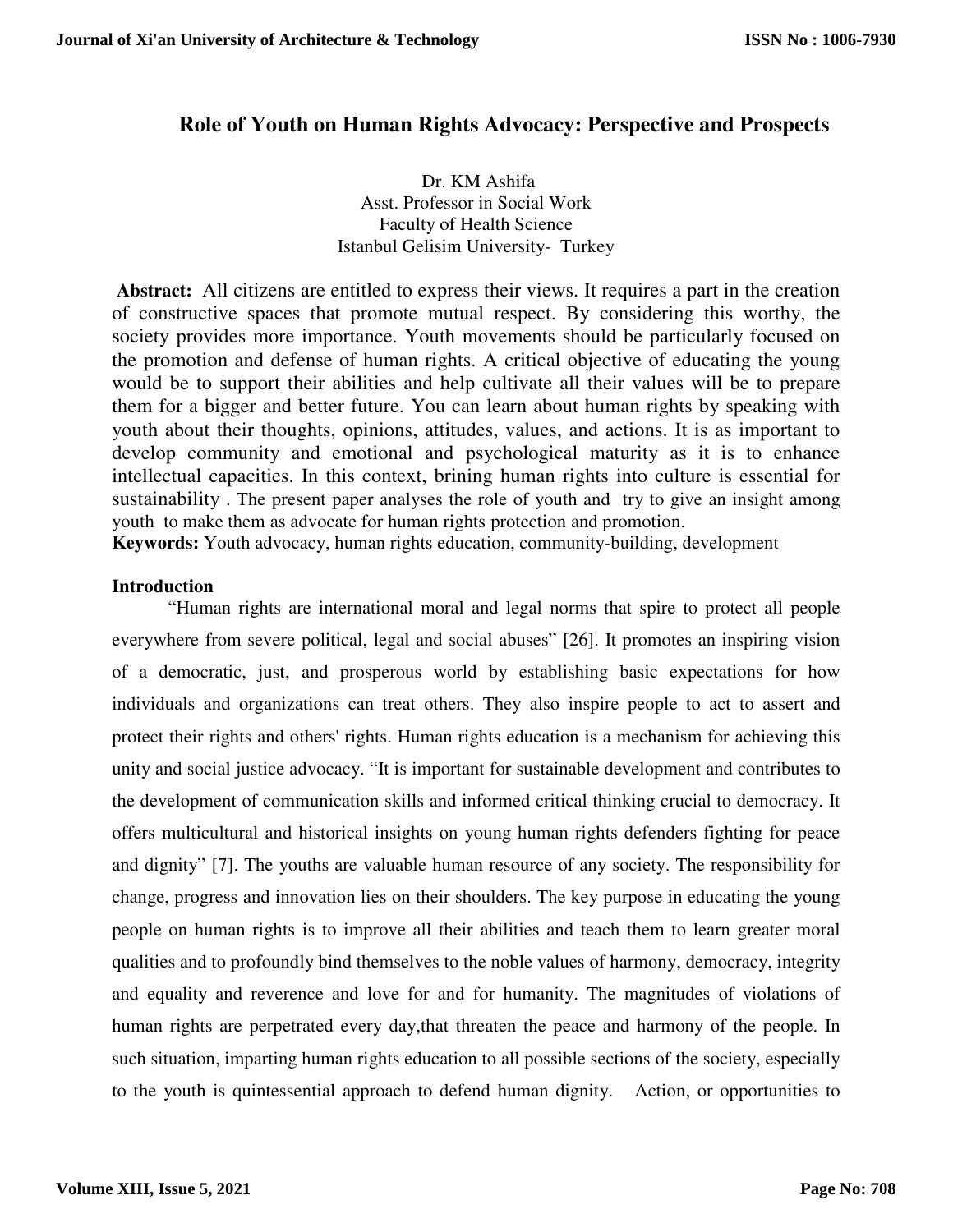bring new lessons and skills into practice, is an integral aspect of human rights education [23].The educated youth can impart knowledge and create consciousness to the people. They can disseminate information on human rights through brainstorming, case studies, creative expression, discourses, campaigns, publications, dramatizations and multi digital forms. These strategies of human rights education can make youth as advocates of human rights and its propagation to the society.

"The youth of every country are its valuable human resource and the future of a country. Any idea of national development is just a myth without the active participation of youth in it. The youth are dynamic, passionate and inspired. Their bubbling enthusiasm has to be given direction and utilized. Their surplus energy has to be directed for welfare of the country. Proper guidance and direction can bring them in the forefront of national development. The youth who do this work are amazingly courageous and passionate" [17]. Witnessing and acting on issues and problems that need immediate attention helps to bring attention to issues and problems that need immediate attention. It encompasses being engaged in the democratic process, where people feel responsible for advancing and defending the interests of the general public. Nonetheless, people must be educated about this mechanism to be able to participate. Thus, human advocacy can only occur through the acquisition of knowledge and skills [9].

Every person has the right to speak his or her point of view. We are committed to creating a place of shared respect in our classrooms. When the society recognizes this important, it gives greater weight to the considerations[15]. The youth-based United Nations are well aware of the growing involvement in the fundamental goals of the organization, including world peace and social justice, and will be conducting more innovative means to assist them. Anything you do to secure, defend, promote, or uphold human rights is crucial to youth movements that are committed to peace, reconciliation, violence prevention[18]. A primary goal of education is to help the young to realize their full potential and enhance their values of humanity. It facilitates constructive discussions of human rights concepts and solutions for the youth as well as well as presentation of human rights [16]. Developing emotional and academic skills and intellectual capabilities are just as critical. In this context, brining human rights into culture is essential for sustainability.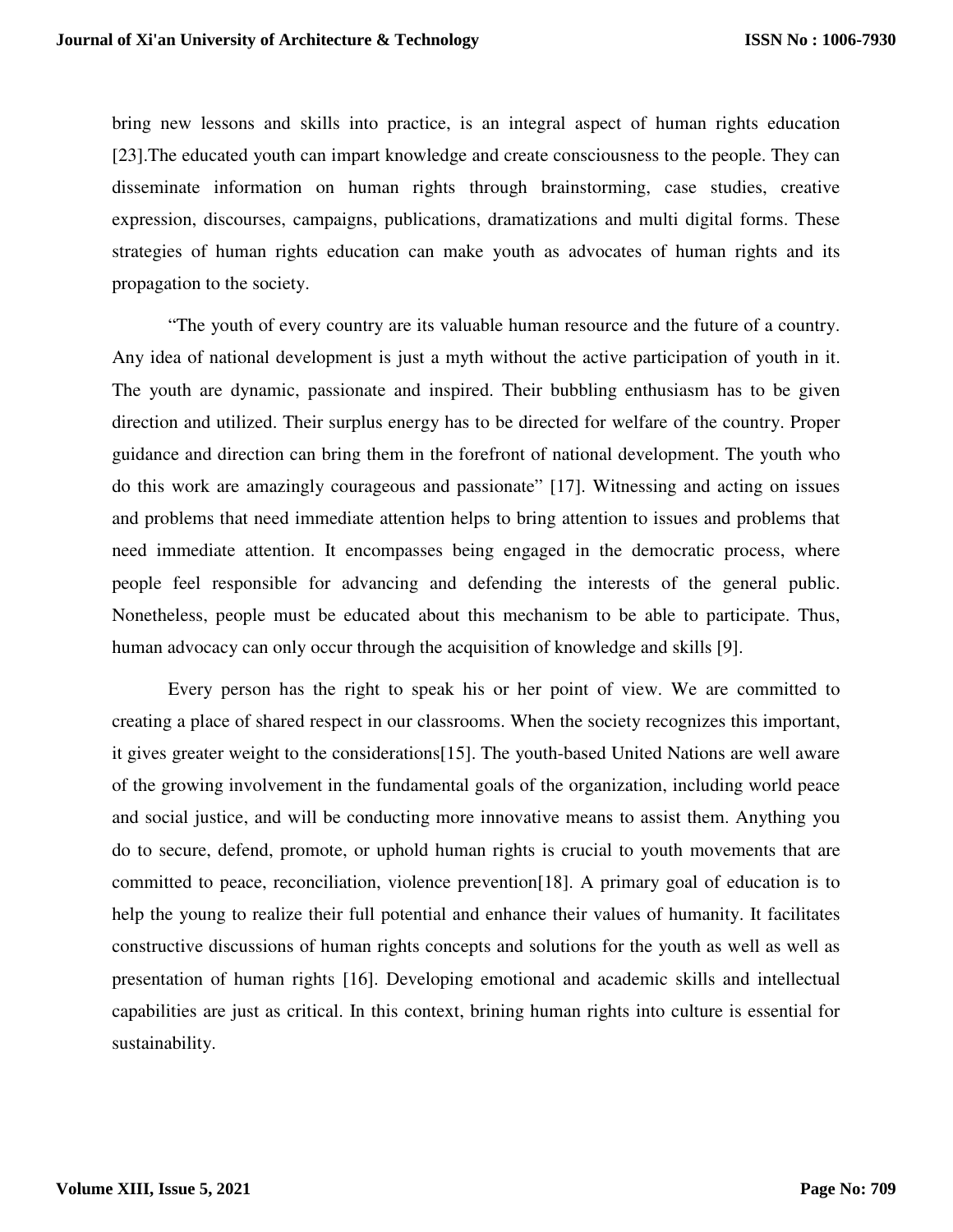## **Role of Youth**

Youth has an active duty to engage in national growth, which in turn facilitates the promotion of human rights. to promote world peace and justice, human rights education is extremely useful to young people at the national, local, and even international levels [6]. Youth engagement in the human rights process contributes to human equality and justice. Youth education is the crucially important in developing human rights, as is doing so in line with basic rights[14]. Youth are an irreplaceable assets to nations that facilitate liberation from all forms of oppression and national harmony. The figure 1 indicates the role of youth in promoting human rights education.



• **Youth as facilitators** - The role of the facilitator is to inspire and empower the people to do their best thinking and to create solutions and to meet group consensus. An all-out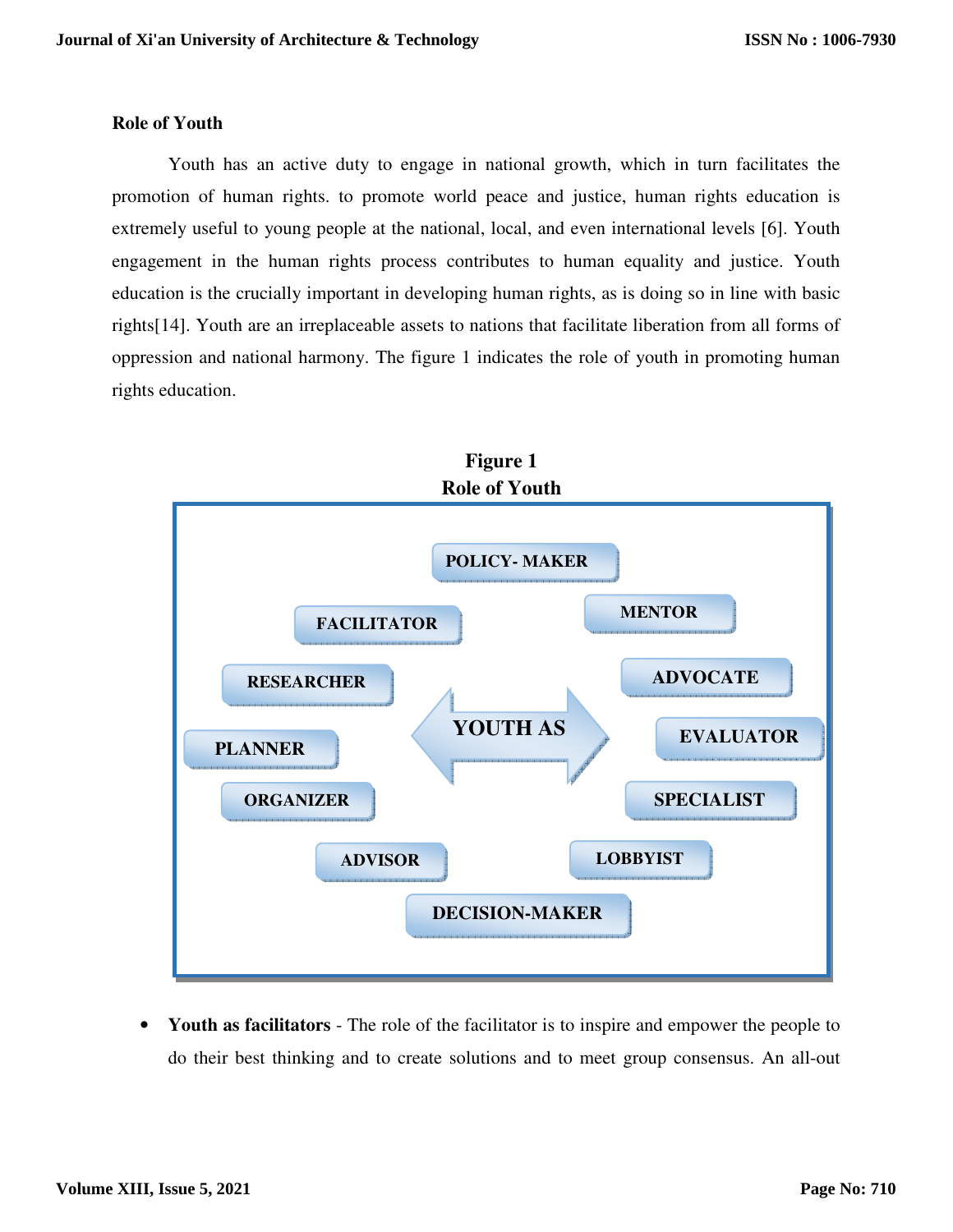effort to engage the young as Facilitators would help empower their passion for and their willingness to implement human rights.

- **Youth as advocates** If youth stand for their values and comprehend the results of their actions, they will show bravery, and exercise influence in the company of their families and communities.
- **Youth as researchers**  Identifying problems, obtaining information, understanding details, and coming up with strategies to address those findings, as well as starting projects, are all effective means of young people.
- **Youth as planners** Program design involves programme creation, teaching, course preparation, and course development. Young people are drawn to activities because they lend credibility, have the potential to be innovative, and are suitable for applications that require big concepts or several individual effects.
- **Youth as organizers** community mobilization takes place when community leaders build resources for improvement in the community. Youth. should work on topics that matter to the youth; we inspire our peers and families and rally our community members to act.
- **Youth as decision-makers**  The other ways to involve young people in decisionmaking include creating rules. Caucuses, boards of directors, and other kinds of leadership, including becoming a member of a committee, help to ensure the active involvement of young members in the process.
- **Youth as advocates** When young people stand for their values and are confident in their own worth, they can embody their families and communities with pride, demonstrating all three traits with equal facility, they can serve with dignity and contribution
- **Youth as evaluators** The ability to foster youth voice is accomplished by tracking and reviewing programs, courses, events, and initiatives. They will learn that their ideas and actions have an impact on the world.
- **Youth as specialists** Creating new opportunities for young people to contribute to communities is straightforward; nevertheless, envisioning new roles for the youth to learn is an immense challenge. Youth workers bring specialized skills to programs and institutions, teaching all ages how to be more effective.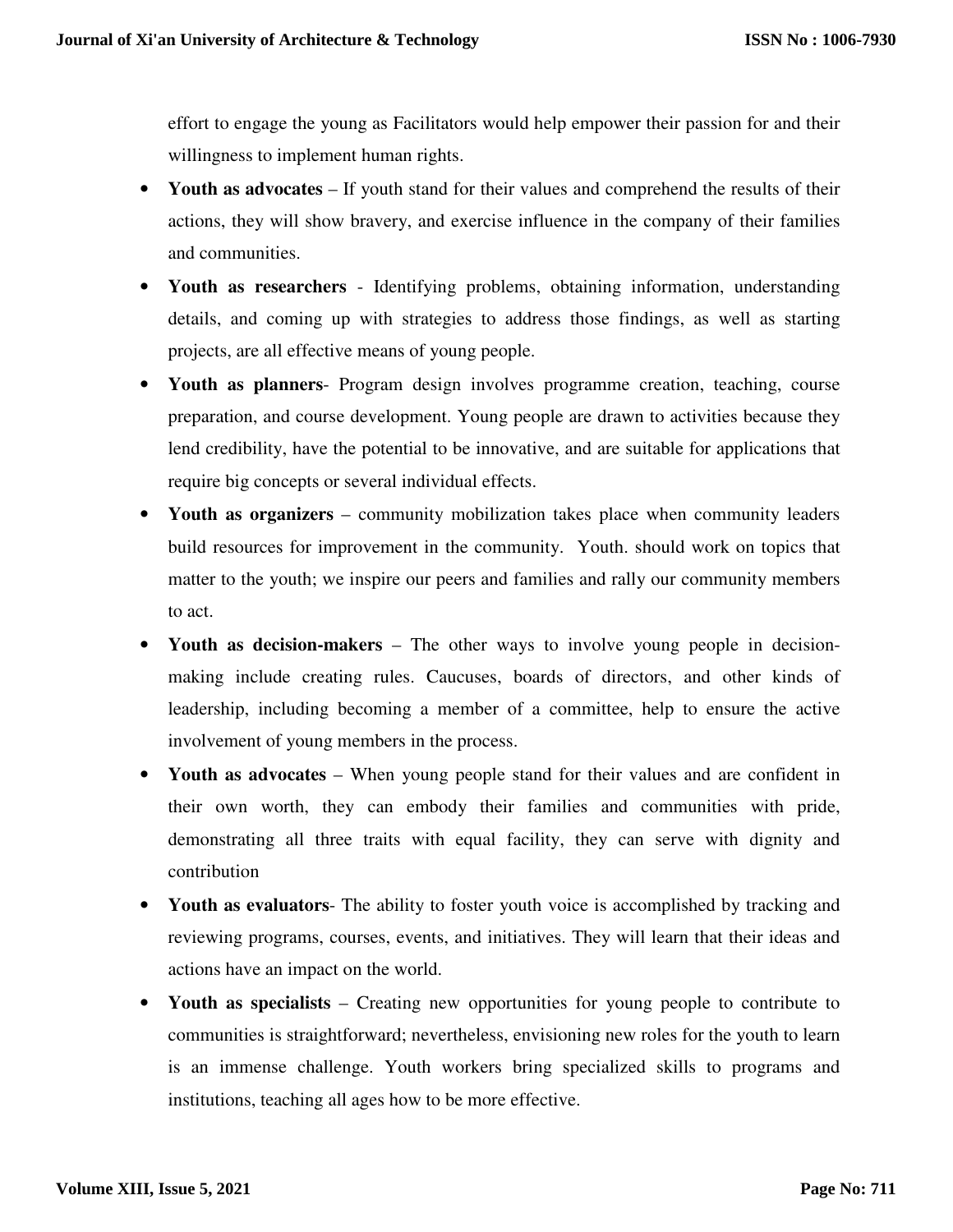- **Youth as mentor** It's a way of passing on specialized information and skills from one who is more educated or aware to others who are less educated or aware of the content.
- **Youth as advisor** A knowledgeable advisor who knows his or her stuff in the field of human rights can provide advice.
- **Youth as policy-maker** Their decision may be correct, but they will not always make good decisions if they act on the policies and programs of the authority.

## **Youth for Human Rights**

The last decades of the twentieth century have seen increasing awareness of human rights. Citizens know their rights and responsibilities as part of being members of a society [24]. However, unfortunately the violations of human rights have also figured quite highly in the state. As far as human rights issues are concerned, there is little distinction between developing and developed countries. Individual rights are not being respected in the way that they should be today due to the excessive commercialization of our culture [12]. In this context, the exclusive and drastic change in the human rights situation is a setback for the state and the state is ashamed of lack of protection and promotion of human rights. Every individual has certain rights for surviving, developing, protecting and promoting life as a common individual in society. The human rights education has to be purposive and relevant to promote protective mechanism against discrimination and equity among the people [1].

Today's youth seeks to have their reputation restored, and is less willing to get involved in disputes and abuse until circumstances require them to do so. As young people, they demand the need for a positive sense of self-belief, integrity, and engagement in the mainstream. They're central to social change, economic growth, and technological advancement, and even the spread of world peace. Even though they keep the future of humanity in their possession, they are in reality a destabilizing force [13]. The task of the young people is to build a society with solidarity, justice and equality in opportunity for growth and development of every individual and group of people. Human rights education is a useful tool to accomplishing these senses of enthusiasm and well-being. Therefore, quintessence of effort of youth in human rights education is to evolve a culture in respect of human rights that is more sensitive to the basic needs of every human being.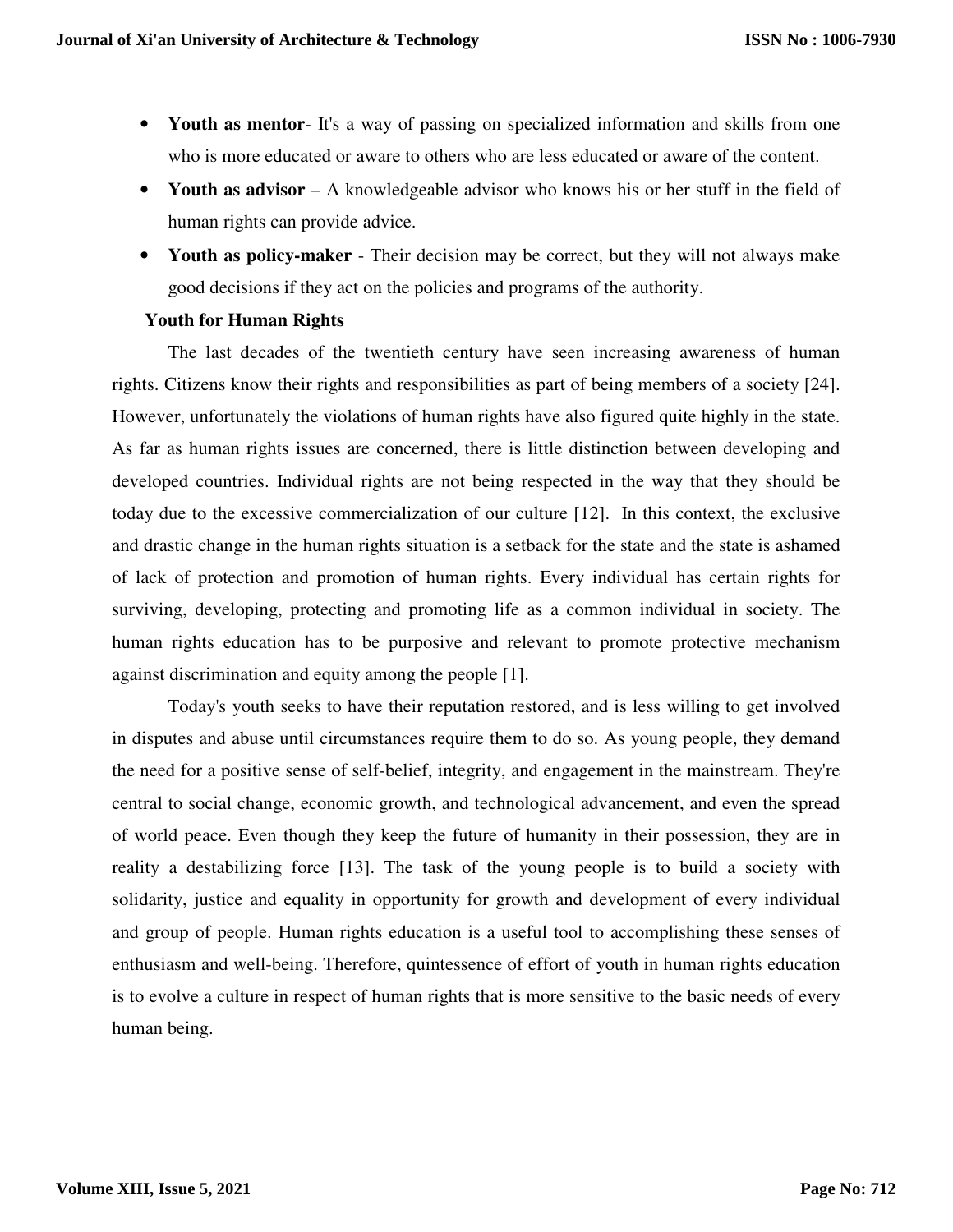## **Awareness on Human Rights**

Every individual's right to life, liberty, and protection is essential, and our quality of life and our concept of human rights depend on each other[5]. It must stay alert and focused on fulfilling people's dreams for all mankind. Knowledge and education create a better human rights community, though it takes time, and it can't be seen in the near future, so if it is ever achieved it will eradicate human rights violations. Therefore, to promote social change, human rights awareness is crucial. Human rights is the ability to easily differentiate between different aspects of life, protection, faith, expression, and well-being. People have rights regardless of their status [10]

If people agree to grant people the same rights to other people, they analyze their own lives, families, and cultures through a human rights prism [20]. These principles reiterated, but an experience of human education often points out the discrepancies that were previously unknown. In other words, this sensitivity to human rights is not only a positive thing, but also the need to act on the values we hold about human rights [11]. In order to foster respect for human rights and peace, the international community must have sufficient financial resources for educating youth. As well, youth should not necessarily take pride in full enjoyment of their rights, but strive to foster social and economic development in the same period [21]. It shouldencourage the active involvement of youth in the process of building a culture of justice and human rights because they will have great influence on future social movements. Educating people about their rights helps [19]. Academies allow others to realize their full potential and empower them to function as mature members of society. Youths' Awareness wheel on human rights is shown in figure 2.7.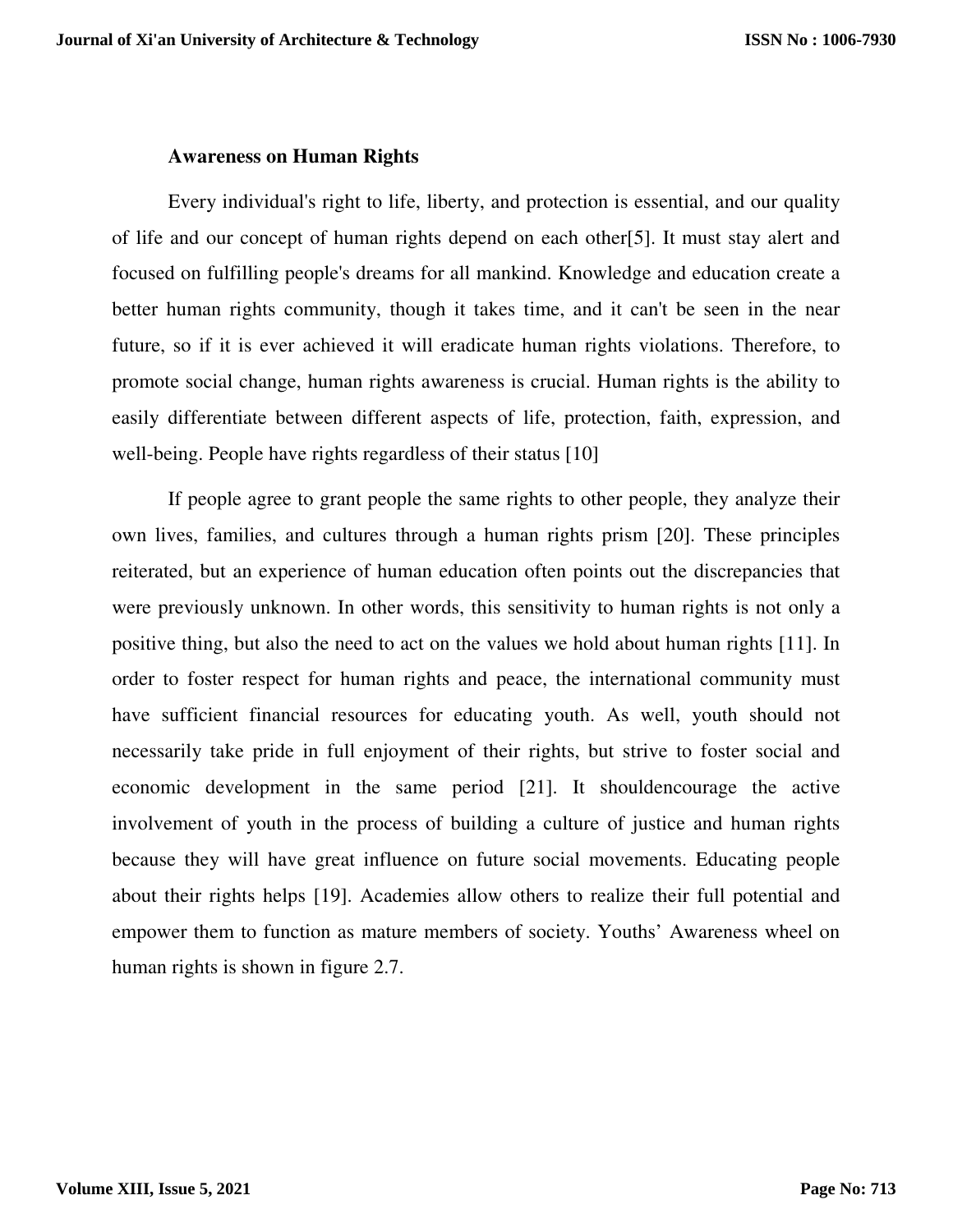

# Figure 2.7

# **Youths' Awareness on Human Rights**

In terms of trying to understand the root causes of human violations, helping people avoid human rights abuses, fighting against discrimination, and furthering the overall involvement of citizens in democratic decision-making [25]. "The Universal Declaration of human rights and international covenants on civil, political, economic, social and cultural rights are the basis for international obligation of human rights. These, are created for the recognition of the inherent dignity and of the equal and inalienable rights of all members of the human family even defining the breadth and depth of human rights for the 21<sup>st</sup> Century and beyond" [8]. Knowledge of these tools, individuals' and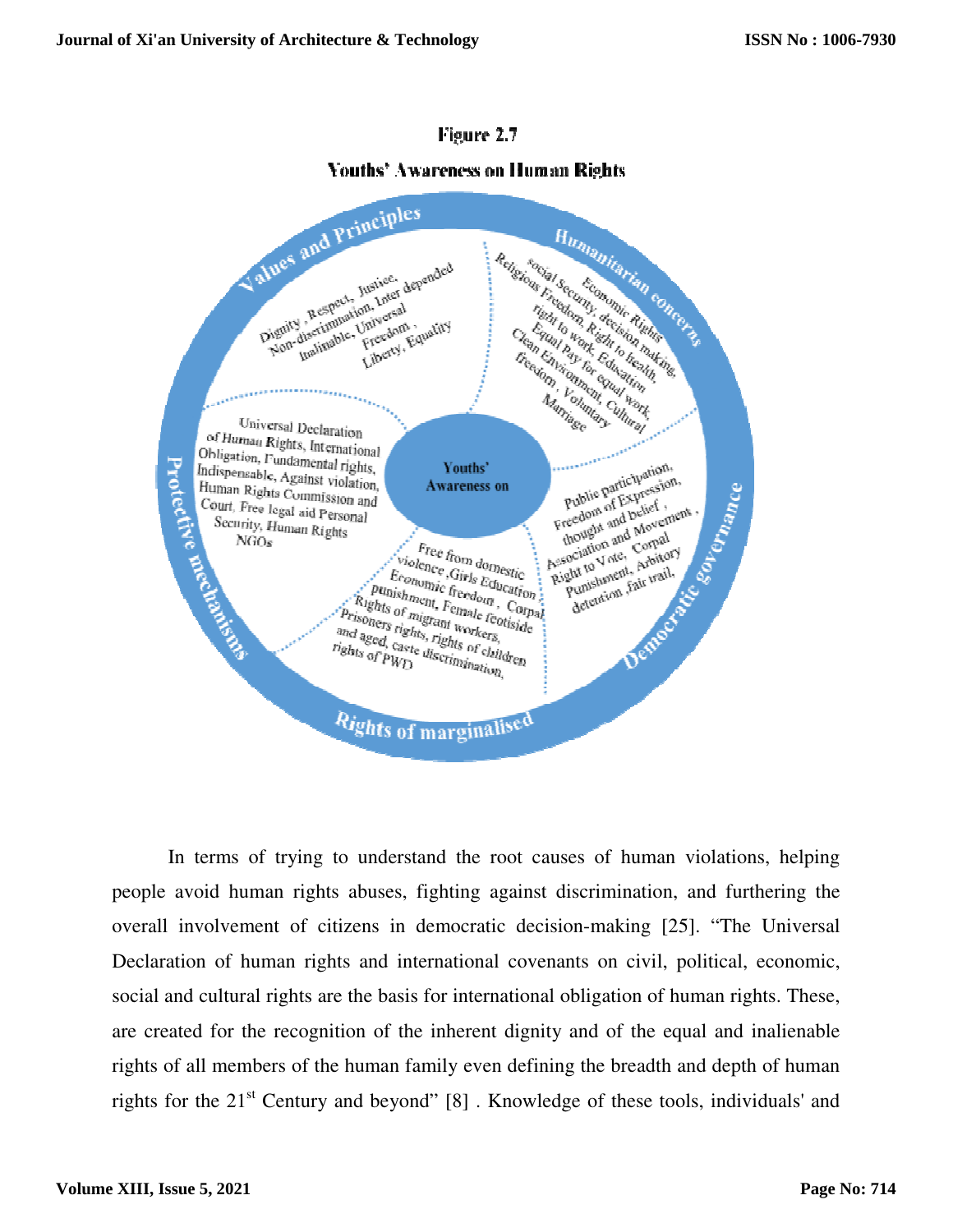groups' rights and responsibilities as well as those of states and nations, will enable generations of individuals and generations of people to hold true values such as human dignity and equality and human dignity for future generations to come.

#### **Advocacy Effort of Youth**

To them youth, age should not be seen simply as a threat to the future, but as one of the main players in both changing the world and improving themselves [20]. Youth advocacy helps young people help each other and makes them confident enough to be able to stand up to those in authority and credible to the voiceless. It can provide a valuable education on legal authority and decision-making, as well as elucidate the human condition. This allows individuals to examine the details that are a part of their day-day-to-day life [22] . Young people have a real self-worth when they are given the tools to better interact with the current social networks. It's a means for youths to discuss and convey their activism so that they can have a positive impact not just on the general public but also on those in power [4]. young people's initiative to help has been recognized as the fight against human rights abuses is interlinked with advocacy and advancing and recovery of perspective and giving the human rights system a hand in reversing oppression [2] . This advocacy frame for youth is depicted in figure 2

# **Anti- Oppressive Practice**

Efforts to promote a cause through creativity must come from an enlightened point of view. It involves various practices for fighting human rights including anti-racism, critiquing, and hiring a laboratory. By making service users a priority, the method adopts a more egalitarian and inclusive approach. To challenge privilege, particularly the unfair use of power or prejudice exercised on the basis of any of ethnicity, age, gender, or skill. The youth must speak up for the interests of their clients regardless of their type of association or method of delivery. Micro and macro groups believe they want to help keep authoritarian power structures in check, defend human rights, and support the individual, and also encourage individuality. and they lost their human rights because an individual is no longer a human being

#### **Strengthening and Restoration Perspective**

Human rights, human development, and human security are linked because no viable society can exist without rule of law. Nonetheless, the community experiences crimes against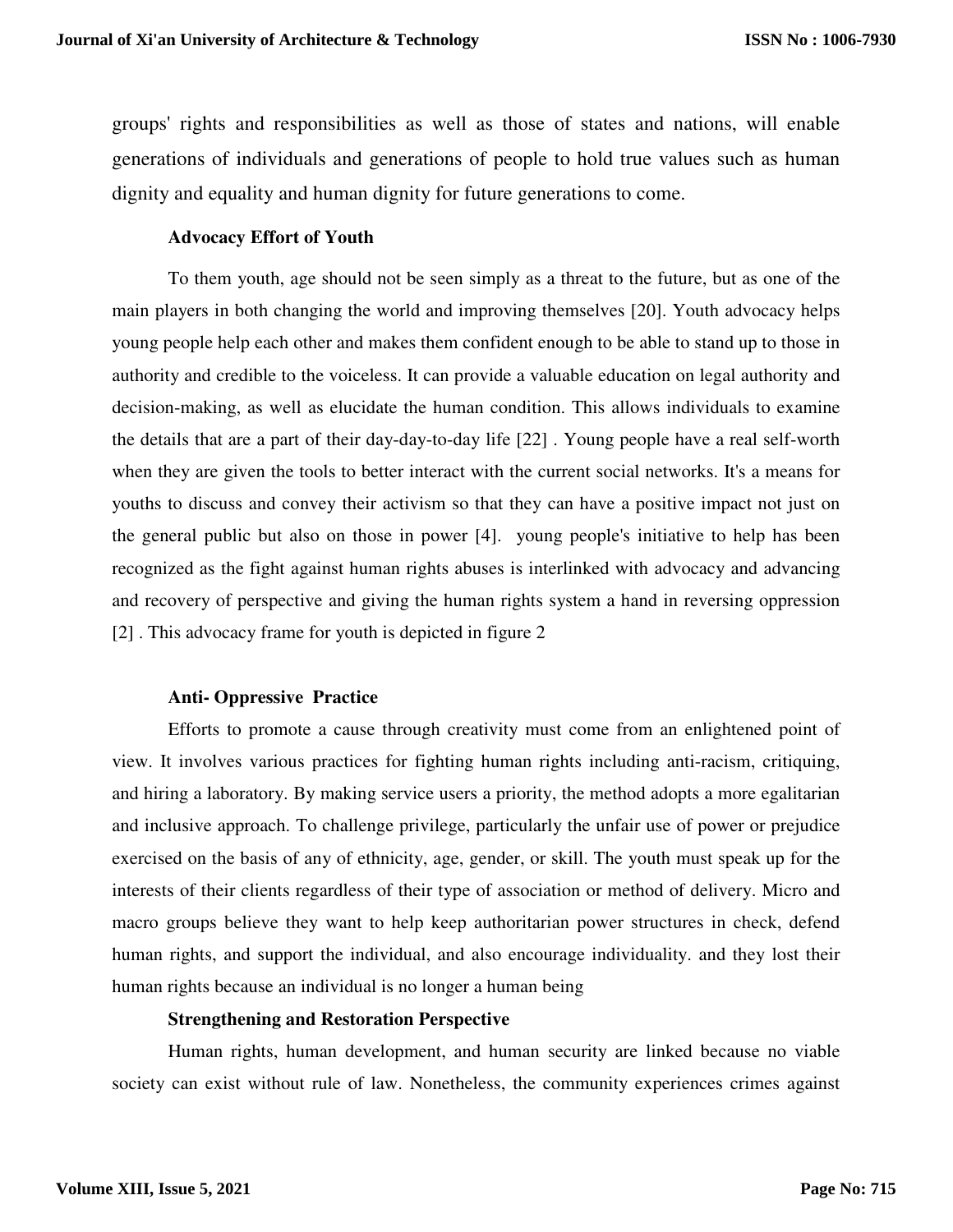females, racial minorities, and working-class citizens of marginalized social inequality. Mass shootings, extended incarcerations, systematic torture, strict censorship of thoughts and speech, and extreme free speech happenings are published every day. Strengthening and restoring human



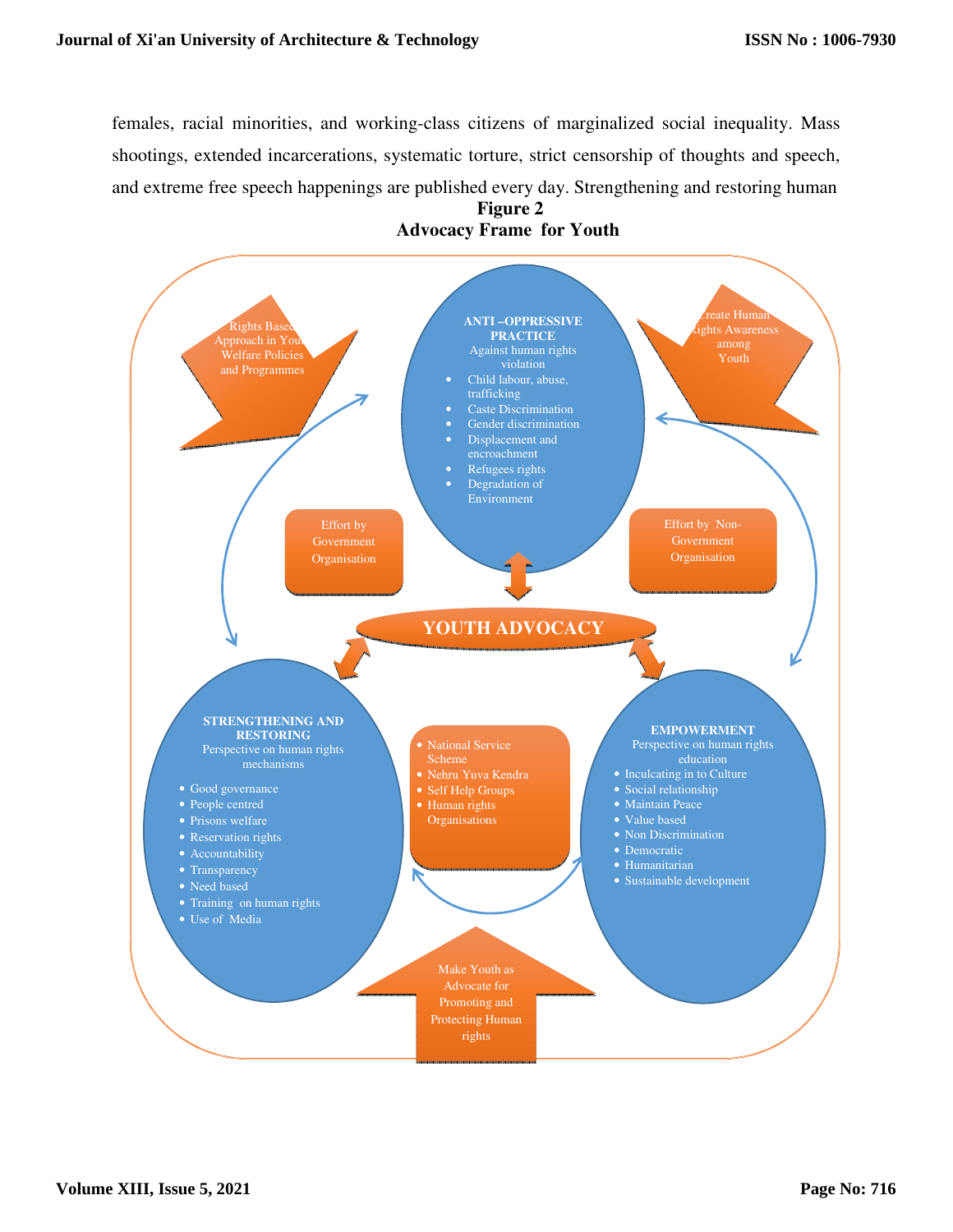rights is extremely necessary in this situation. It emphasizes how people deal with their issues and suggests how they campaign for social change and inclusively through engagement in a participatory democracy, cultural maturity, and empathy toward gender, or through public recognition of both oppress and abuse. This helps reduce the potential harms and handle the dangers, while improving possible benefits by ensuring that respect for human dignity, human autonomy, and privacy are upheld.

#### **Empowerment Perspective**

By empowering people to become conscious of their strengths and resources, help them by making them feel independent of the situation education seeks to empower individuals, collectives, and associations to improve human rights through an open-ended, creative approach It emphasizes human rights, protects from prejudice, and offers the possibility of freedom for self-expression. The approach to human rights education uses analysis as well as enabling people to facilitate choices and action, resulting in enhanced life. For this reason, human rights education and human development are closely related.

## **Conclusion**

 Consciousness on human rights are very essential for the social transformation. Every individual has certain rights for surviving, developing, protecting and promoting life as common individual in society. The human rights education has to be purposive and relevant. The quintessence of human rights is to respect the human rights and evolve a culture that is more sensitive to the basic needs of every human being. It should ensure social justice economic and political rights and provides equal opportunities for growth and development of every individual and group of people. Youths' awareness on human rights is very important because they became the strong force in social movements. They educate others about their rights. They help other young people attain a higher level of Intellectual ability and to become qualified adults. Active participation of youth in the process of inculcating human rights skills and values for combat violations of rights and create a society with justice and peace. Though the human rights education for youth to utilize the abilities and interest of them for achieving sustainable social development.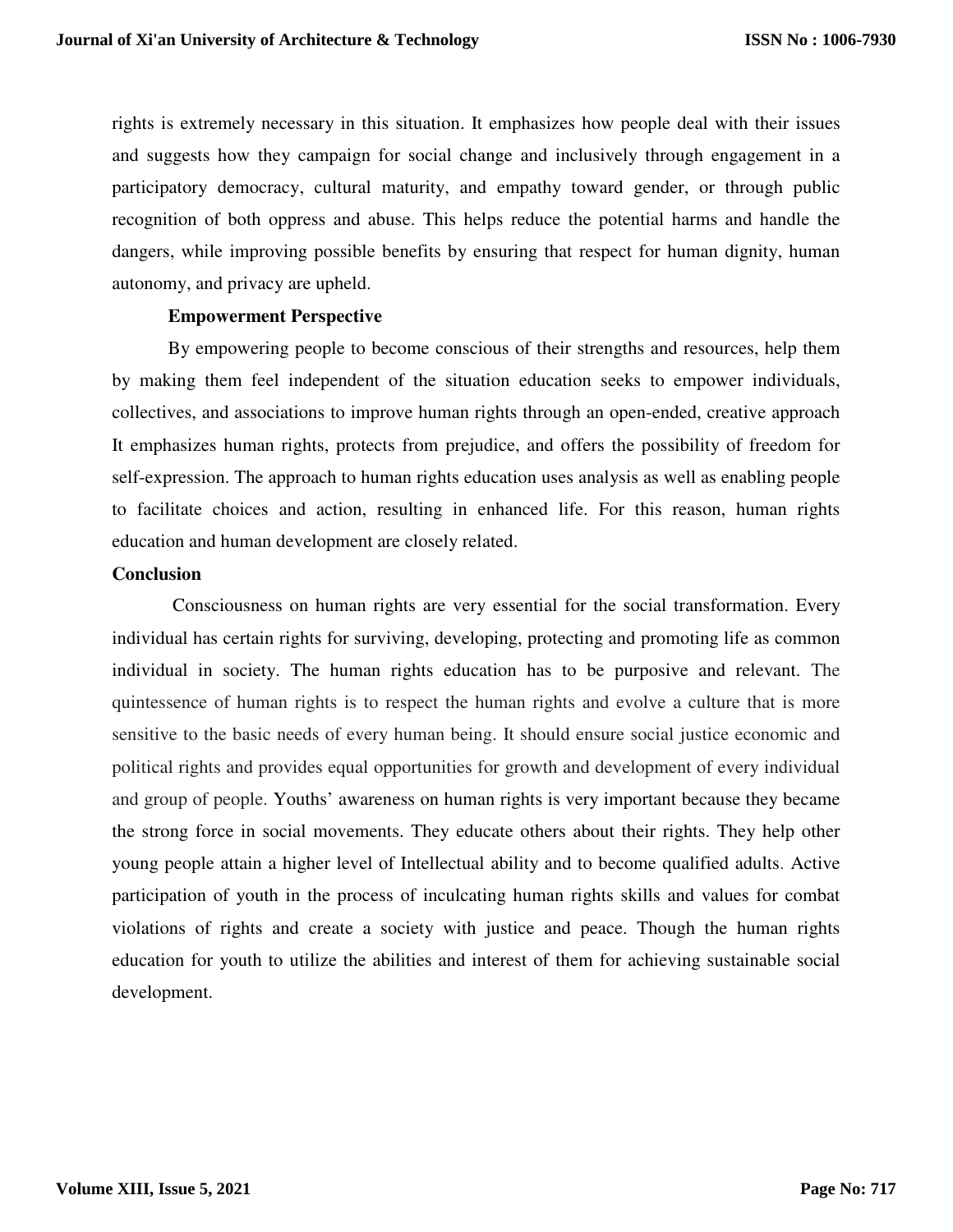# **References**

- 1. Abdi, A. A., & Schultz, L. (2008). Educating for Human Rights Global Citizenship. New York: State University of New York.
- 2. Adams, R., Dominelli, L., & Payne, M. (1998). *Social Work: Themes, Issues and Critical Debates.* London: Macmillian.
- 3. Agarwal, H. (2004). Human Rights. Allahabadh: Central Law
- 4. Ashifa .KM (2020). Human rights Awareness and Advocacy role of Youth : An Empirical Analysis, *Rupkatha Journal on Interdisciplinary Studies in Humanities*. 12(1), https://dx.doi.org /10.21659/ rupkatha.v12n1.27
- 5. Ashifa K.M.(2019). Human Rights Awareness among Engineering Graduation Students. *Journal of Advanced Research in Dynamical and Control Systems*, 11 (special issue 12), 596-598. DOI : 10.5373/JARDCS/V11SP12/20193255
- 6. Ashifa. KM(2020). Human Rights Education Programme in Kerala: An Appraisal, *Journal of Critical Reviews*, 7(8) http://www.jcreview.com/?mno=1 09954
- 7. Besliu, D. (2016). The International and European Legal Framework on Asylum and Human Rights. *New Challenges Related to EU's Internal Security .* Bucharest, Romania: Doctoral Schools from Alexandru Ioan Cuza Police Academy.
- 8. Brown, G. (2016). The Long and Influential Life of the Universal Declaration of Human Rights. In *The Universal Declaration of Human Rights in 21st Century* (p. https://books.openedition.org/obp/3058?lang=en). Italy: Open Book Publishers.
- 9. Council of Europe . (2017). *Education for democratic citizenship and Human Rights Education* . Retrieved from www.coe.in : https://www.coe.int/en/web/edc
- 10. Flowers Nancy. (2000). The *Human Rights Education Handbook: Effective Practices for Learning, Action, and Change,* Minneapolis: University of Minnesota.
- 11. Human Rights Resource Centre. (n.d). *The Human Rights Education Handbook.* Retrieved from from www.hrlibrary.umn.edu: http://hrlibrary.umn.edu/edumat/hreduseries/hrhandbook/part1D.html
- 12. Huyssen, A. (2021). International Human Rights and the Politics of Memory: Limits and Challenges. *Criticism, 53*(4), 607-624. http://www.jstor.org/stable/23133899.
- 13. John.R.S. (2010). *Making the Social World: The Structure of human Civilization.* New York : Oxford University Press.
- 14. Kenny, A.D and Brown, K. (2005). *Sociological studies of children and youth.* Colorado: Elsevier.
- 15. Koch, I.E.(2009), *Human rights as Indivisible Rights.* The protection of Socio- Economic Demands under the European Convention on Human Rights, Nether lands: Martunus Nihoff.
- 16. Roy, G.J.T. (2004). *Human rights in the twenty-first century*. New Delhi: Indian Institute of Public Administration.
- 17. Sanders. B. (2005).*Youth Crime and Youth Culture in Inner City*. New York: Routledge.
- 18. Sankar. (2005). *Law Enforcement and cross Border Terrorism*. New Delhi: Concept.
- 19. Saraswathi, S. (2008). *Indian Youth in the New Millennium*. Sriperumbudur: RGNIYD
- 20. Serfontein, E. (2019). Humans: The Biggest Barrier to Realising Human Rights A South African Perspective. In *Education, Human Rights and Peace in Sustainable Development* (p. 10.5772/intechopen.88912). Intechopen.com.
- 21. Spagnoli F. (2007). *Making Human Rights Real*. New York: Algora.